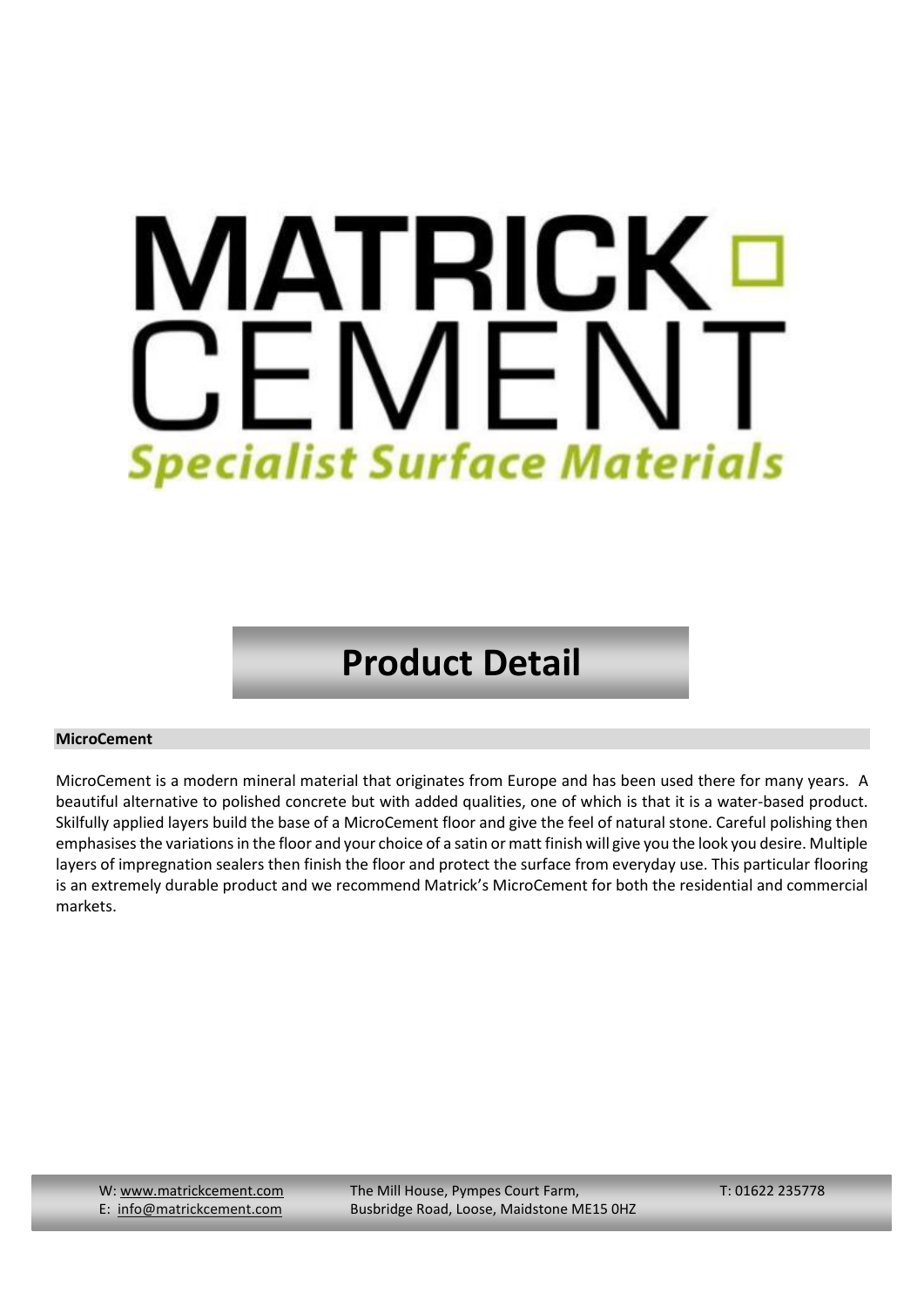# **Products Description**

#### **SM1 Surface Sealer**

SM1 Surface Sealer is a polymer based compound designed to be diluted with water. Surface sealer is a low viscosity liquid formulated to act as a hardener/sealer and bonding agent between materials such as plaster, wood, cement-based screeds and Matrick Mesh, significantly increasing adhesion.

#### **M Flex**

*M-Flex* is a two component, trowel applied tanking system formulated from a carefully selected, pre-measured blend of cement, aggregates, synthetic resins, editors and inorganic dyes. Packaged and sealed in watertight containers of 20Kgs net weight for the powder and 10L tubs for the liquid additive, *M-Flex* can be mixed in its entirety or proportionate quantities can be decanted and smaller amounts mixed.

Designed to add flexural strength to existing surfaces and for bridging cracks and waterproofing, a precision weighed cement based powder creates the first part of the two component system. A tub containing 10L of anti-foaming acrylic resin completes the two components. Pouring the powder into the acrylic resin and blending creates the lump free mixture to be trowelled over existing surfaces creating a waterproof, flexible sub base.

### **Matrick HD Base or Base**

*MicroCement HD Base* is a single component, trowel applied coating system formulated from a carefully selected, premeasured blend of cement, aggregates, synthetic resins, editors and inorganic dyes. Packaged and sealed in watertight containers of 24Kgs net weight, *MicroCement HD Base* powder can be mixed in its entirety or proportionate quantities can be decanted and smaller amounts mixed.

Designed to replicate polished concrete and waxed floors, this product is a stronger base component. We recommend using a complete system including *M-Flex* / *Medium Cements* / *PM1 Pre Sealer* and *UM1 PU Sealer* to provide a decorative coating system. *MicroCement HD Base* can be used as a finished option (must be sealed with *PM1 Pre Sealer* and *UM1 PU Sealer)* leaving a textured finish if desired.

HD Base has a higher compressive strength than ordinary base and is recommended for commercial areas with higher footfall.

#### **Matrick Cement Medium**

*MicroCement Medium* is a single component, trowel applied coating system formulated from a carefully selected, premeasured blend of cement, aggregates, synthetic resins, editors and inorganic dyes. Packaged and sealed in watertight containers of 23Kgs net weight, *MicroCement Medium* powder can be mixed in its entirety or proportionate quantities can be decanted and smaller amounts mixed.

Designed to replicate polished concrete and waxed floors, this product is a finishing component. We recommend using a complete system including *M-Flex* / *Base Cements* / *PM1 Pre Sealer* and *UM1 PU Sealer* to provide a decorative coating system. *MicroCement Medium* can be used as a finished option (must be sealed with *PM1 Pre Sealer* and *UM1 PU Sealer)* leaving a textured finish if desired.